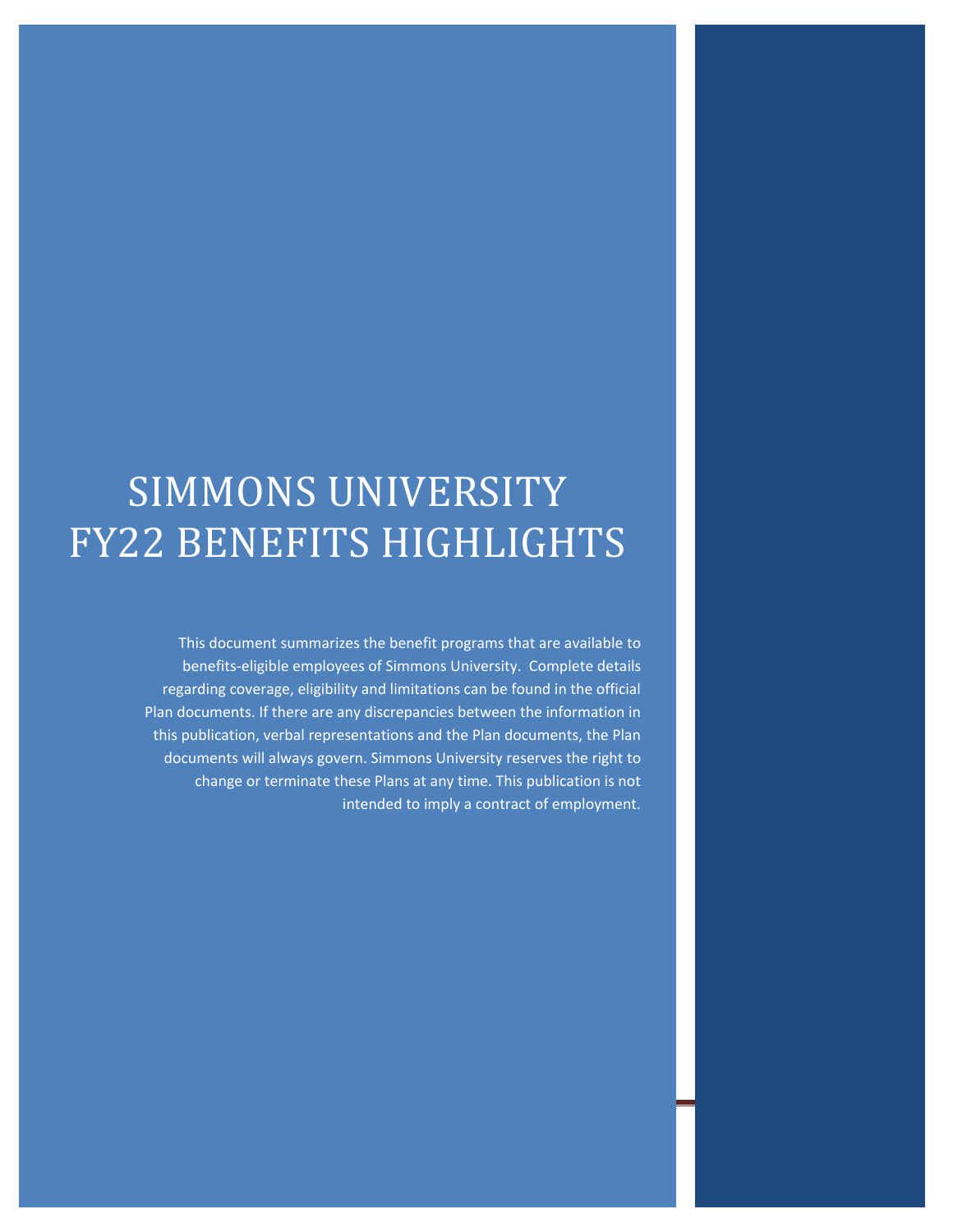

#### Simmons University

#### FY22 Benefits Highlights

As part of our rewards program at Simmons University, we are committed to designing and offering competitive benefits that provide choice and value for our faculty and staff, while being fiscally responsible.

We hope that our employees at Simmons University will be actively engaged in making key decisions relating to their benefits and also have a shared responsibility in the costs. As an educated, informed consumer of benefits and services, you decide which plan options and financial investments best suit your needs. Simmons partners with you by paying a significant portion of the premium cost for some of the major benefits, and funding a portion of your financial savings and investments, while supporting healthy lifestyle practices through our benefit offerings.

This FY22 Benefits Highlights provides a snapshot of the programs that are currently in place to help you succeed — at work, at home, and in every facet of your life.

# About This Communication

This document summarizes the benefit programs that are available to benefits-eligible employees of Simmons University. Complete details regarding coverage, eligibility and limitations can be found in the official Plan documents. If there are any discrepancies between the information in this publication, verbal representations and the Plan documents, the Plan documents will always govern. Simmons University reserves the right to change or terminate these Plans at any time. This publication is not intended to imply a contract of employment.

# Enhancing your health

#### Medical Plan

Simmons offers you with a choice of two medical plans to select from. This includes an HMO and a PPO/HDHP plan through Blue Cross Blue Shield of Massachusetts. The cost of coverage is shared by the employee and Simmons, with Simmons paying up to 76% of the total premiums depending on the plan and tier of coverage. The employee-paid premium varies based on base pay, plan elected and the tier of coverage you select (such as individual coverage, employee plus one dependent, or family coverage) and if you are a full-time or part-time employee. Coverage for this plan is effective the first of the month following your date of hire, unless your date of hire is the first of the month, then this benefit is effective on your date of hire.

#### Dental Plan

Simmons offers you a choice of two dental plans to select from. This includes a Core and an Enhanced plan through Blue Cross Blue Shield of Massachusetts. The cost of coverage is shared by the employee and Simmons. While Simmons pays 100% of the Core dental plan premiums for fulltime employees, the Enhanced plan is a buy-up option. The employee-paid premium varies based on the plan and the tier of coverage you select and if you are in a full-time or part-time employee. Coverage for the dental plan is effective the first of the month following your date of hire, unless your date of hire is the first of the month, then this benefit is effective on your date of hire.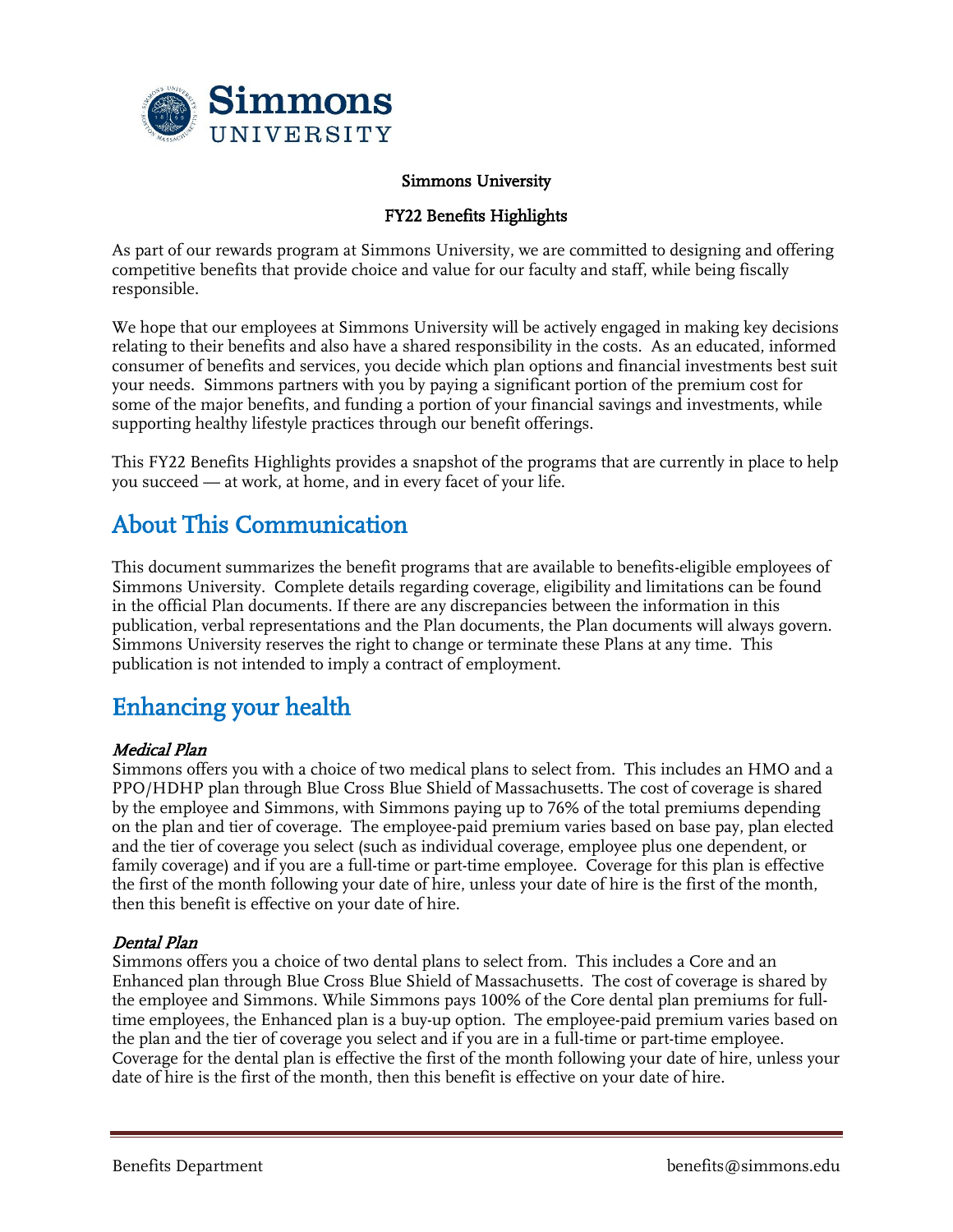

## Vision Plan

The vision plan offers additional benefits for our employees and dependents including routine eye exams and eye wear discounts through Vision Service Provider (VSP). This benefit is fully paid for by the employee. Coverage for this plan is effective the first of the month following your date of hire, unless your date of hire is the first of the month, then this benefit is effective on your date of hire. This plan is offered to benefit eligible full-time and benefit eligible part-time employees.

# Medical/Healthcare Flexible Spending Account (FSA)

You may contribute between \$100 and \$2,750 in FY22 (subject to IRS limits) into this account on a pre-tax basis, to pay for eligible health care expenses incurred during the plan year. The plan year runs from July 1 to June 30. Participants who remain in active employment at the University are allowed a 2 ½ month grace period to incur qualified expenses after the end of the plan year. Any funds remaining are forfeited. Depending on the medical plan you elect through Simmons, you may be eligible to contribute into a Limited Purpose FSA. Please refer to the Limited Purpose FSA section below for information regarding the Limited Purpose FSA. This plan is offered to benefit eligible full-time and benefit eligible part-time employees.

#### Dependent Care Flexible Spending Account

You may contribute up to \$5,000 per household each plan year (if single or if married and filing jointly) into a dependent care flexible spending account on a pre-tax basis, to pay for eligible dependent care expenses. The plan year runs from July 1 to June 30. Participants who remain in active employment at the University are allowed a 2 ½ month grace period to incur qualified expenses after the end of the plan year. Any funds remaining are forfeited. This plan is offered to benefit eligible full-time and benefit eligible part-time employees.

#### Health Savings Account (HSA)

For employees who sign up for the PPO/HDHP medical plan for health insurance, an HSA account can be established along with the PPO plan. A Limited Purpose FSA is also available to complement the HSA. This plan is offered to benefit eligible full-time and benefit eligible part-time employees. If you elect the Simmons PPO Medical plan and HSA, Simmons will make a contribution to the HSA on your behalf. Simmons will contribute \$500 if you elect individual PPO coverage or \$1,000 if you elect employee plus one dependent or family PPO coverage.

#### Limited Flexible Spending Account (Limited Purpose FSA)

For employees who sign up for the PPO/HDHP medical plan for medical insurance, a Limited Purpose FSA can be established along with the HSA. The contributions from the limited purpose FSA can generally only be used towards eligible dental and/or vision expenses. You may contribute between \$100 and \$2,750 in FY22 (subject to IRS limits) into this account on a pre-tax basis, to pay for eligible dental and vision expenses incurred during the plan year. The plan year runs from July 1 to June 30. Participants who remain in active employment at the University are allowed a 2 ½ month grace period to incur qualified expenses after the end of the plan year. Any funds remaining are forfeited. This plan is offered to benefit eligible full-time and benefit eligible part-time employees.

#### Travel Assistance Services through Prudential

This emergency medical and personal assistance program is available 24 hours a day, 365 days a year while traveling internationally or domestically more than 100 miles away from home for less than 90 consecutive travel days. All specified services are at no cost to you. This plan is offered to benefit eligible full-time and benefit eligible part-time employees.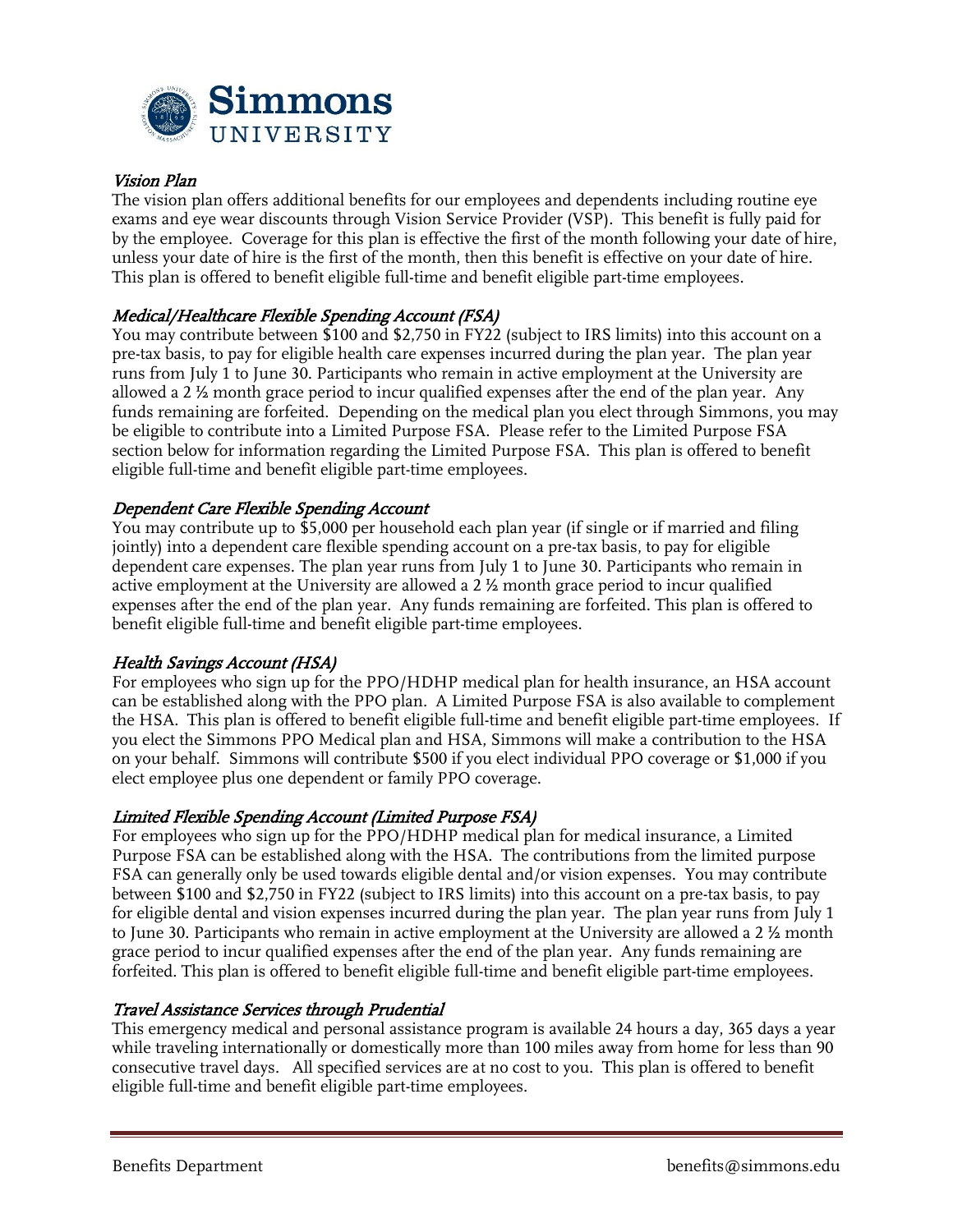

# Protecting your income

# Short-Term Disability Plan

To protect your income in the event of a qualifying illness or injury, upon date of hire, Simmons provides a salary continuation of up to 60% of base salary for up to 26 weeks at no cost to the employee. This benefit could be reduced by income you receive from other sources. This plan is offered to benefit eligible full-time and benefit eligible part-time employees working 20 or more hours per week.

## Supplemental Disability Plan

If you would like to purchase supplemental disability insurance to supplement the University paid short-term disability benefit, we offer additional supplemental short-term disability plan options. This benefit is fully paid for by the employee. This plan is offered to benefit eligible full-time and benefit eligible part-time employees.

## Long-Term Disability (LTD) Plan

The policy provides an income if you become partially or totally disabled by illness or injury. The LTD plan provides 60% of base monthly earnings, reduced by other income. LTD coverage is provided to benefit eligible full-time and benefit eligible part-time employees. This benefit is 100% employer paid. Employees may choose to pay the tax on the LTD premiums making any benefit taxfree. This benefit could be offset by benefits payable from other sources.

#### Group Life and AD&D

Simmons pays for your Group Life and Accidental Death & Dismemberment (AD&D) insurance coverage which is one times annual base salary with a minimum coverage of \$75,000. The maximum coverage amount is \$500,000. Group Life & AD&D insurance coverage is provided to benefit eligible full-time and benefit eligible part-time employees. Coverage begins on the first day of employment.

#### Voluntary Life Insurance Coverage

You have the opportunity to purchase supplemental, spouse and dependent child life insurance. Supplemental spouse/child life insurance can be purchased if you also enroll in the supplemental life insurance program. This plan is offered to benefit eligible full-time and benefit eligible part-time employees.

# Saving for your future – Retirement Plans

#### Simmons University Defined Contribution Retirement Plan

The Simmons University Defined Contribution Retirement Plan can assist with helping you reach important financial goals for retirement. Eligible employees can have 3% of their base salary deducted as of your date of hire. Upon enrollment in the Defined Contribution Plan, employee contributions will be generously matched with a University contribution however the exact amount of the match may fluctuate as determined by the University each benefit year. As of October 1, 2021, the Retirement Plan match will be 5% to eligible participants of the Defined Contribution Plan. Your personal contributions are fully vested immediately (meaning you own the money in your retirement plan at all times), and you'll own the Simmons contribution after one full year of employment.

This plan is offered to benefit eligible full-time and benefit eligible part-time employees.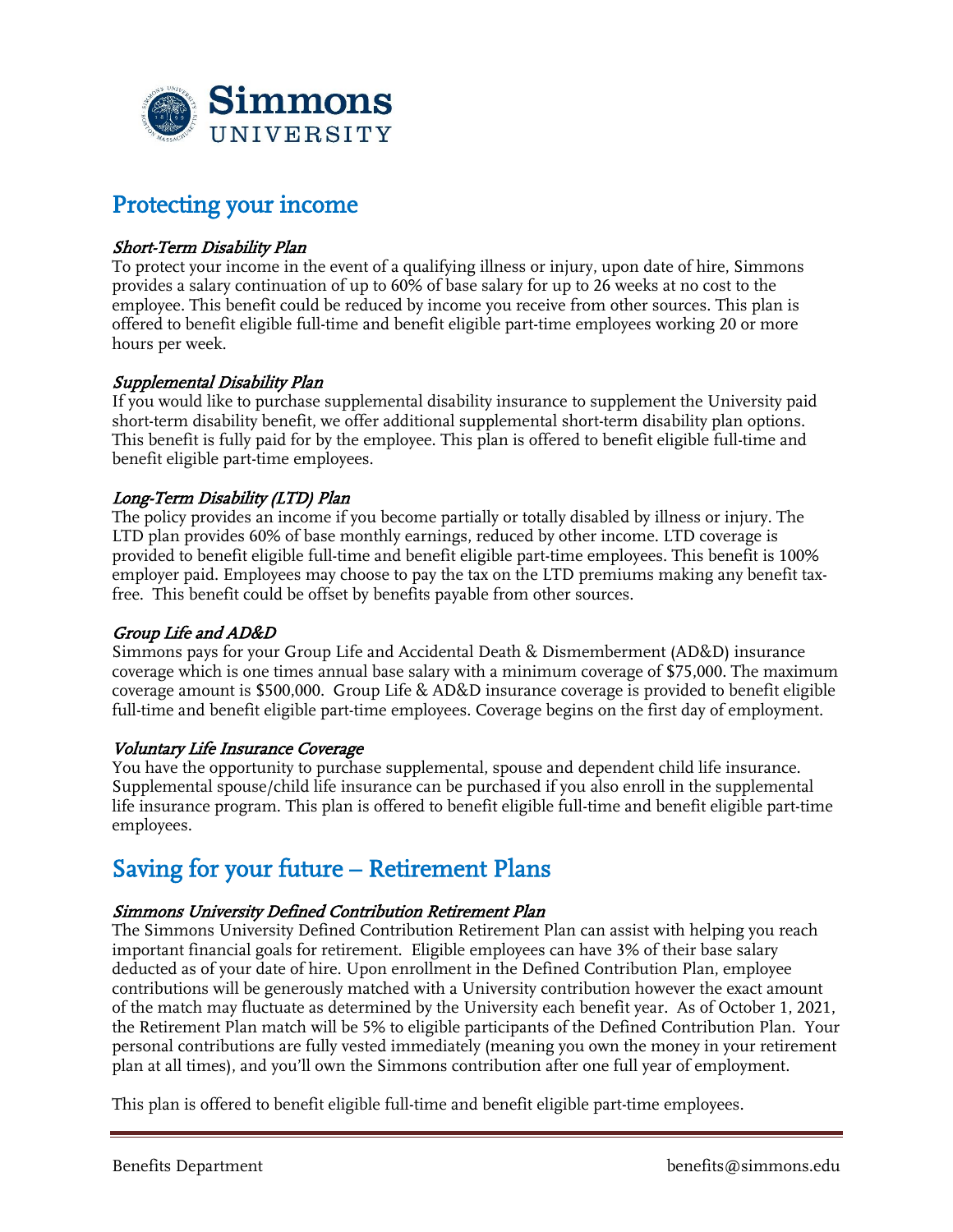

# Tax Deferred Annuity Plan

To supplement your retirement savings goals, eligible employees can also voluntarily save on a pretax basis into a Tax Deferred Annuity Plan (a 403(b) Plan) up to limits allowed by the IRS. This plan is offered to benefit eligible full-time, benefit eligible part-time and adjunct employees.

#### 457(b) Plan – Non-Qualified Deferred Compensation Plan

Our employees who are deemed Officers of Simmons University as well as Senior Vice Presidents, Vice Presidents, Provost, Vice Provost, Deans of the Colleges and the University President can set aside additional pre-tax contributions towards their retirement savings by participating in the 457(b) Plan.

# Balancing your life

#### **Vacation**

Eligible staff employees and 12-month faculty accrue vacation days. Days are calculated and subject to proration based on service, hire date, and scheduled work hours. Full-time benefit eligible staff earn up to 15 days and full-time 12-month faculty earn up to 22 days of vacation on a monthly accrual schedule each fiscal year. There is a limit of 10 days of vacation carry over to the new plan year. This plan is offered to benefit eligible full-time and benefit eligible part-time staff employees as well as 12 month benefit eligible full-time faculty and 12-month benefit eligible part-time faculty.

#### Sick Time

Eligible employees receive a bank of sick days each fiscal year. Full-time benefit eligible staff receive up to 12 sick days; days are subject to proration based on hire date, and scheduled work hours. This plan is offered to benefit eligible full-time and benefit eligible part-time staff employees.

Under the Massachusetts Earned Sick Time Law, we are required to provide up to 40 hours of paid or unpaid sick time per calendar year to faculty and staff employees, this plan excludes benefit eligible staff employees which are covered by the sick time benefit outlined in the above paragraph.

#### Holidays/University Closing

Generally, Simmons observes 12 holidays each year as well as break periods. The holiday and break schedule are determined and communicated each fiscal year. Some offices and schools remain open during this time.

#### Bereavement Leave

Eligible employees may take up to 3 work days off for the death of an immediate family member.

#### Parental Leave

Up to two consecutive weeks of paid parental leave is available to eligible parents for activities related to the care and well-being of their newborn or adopted child.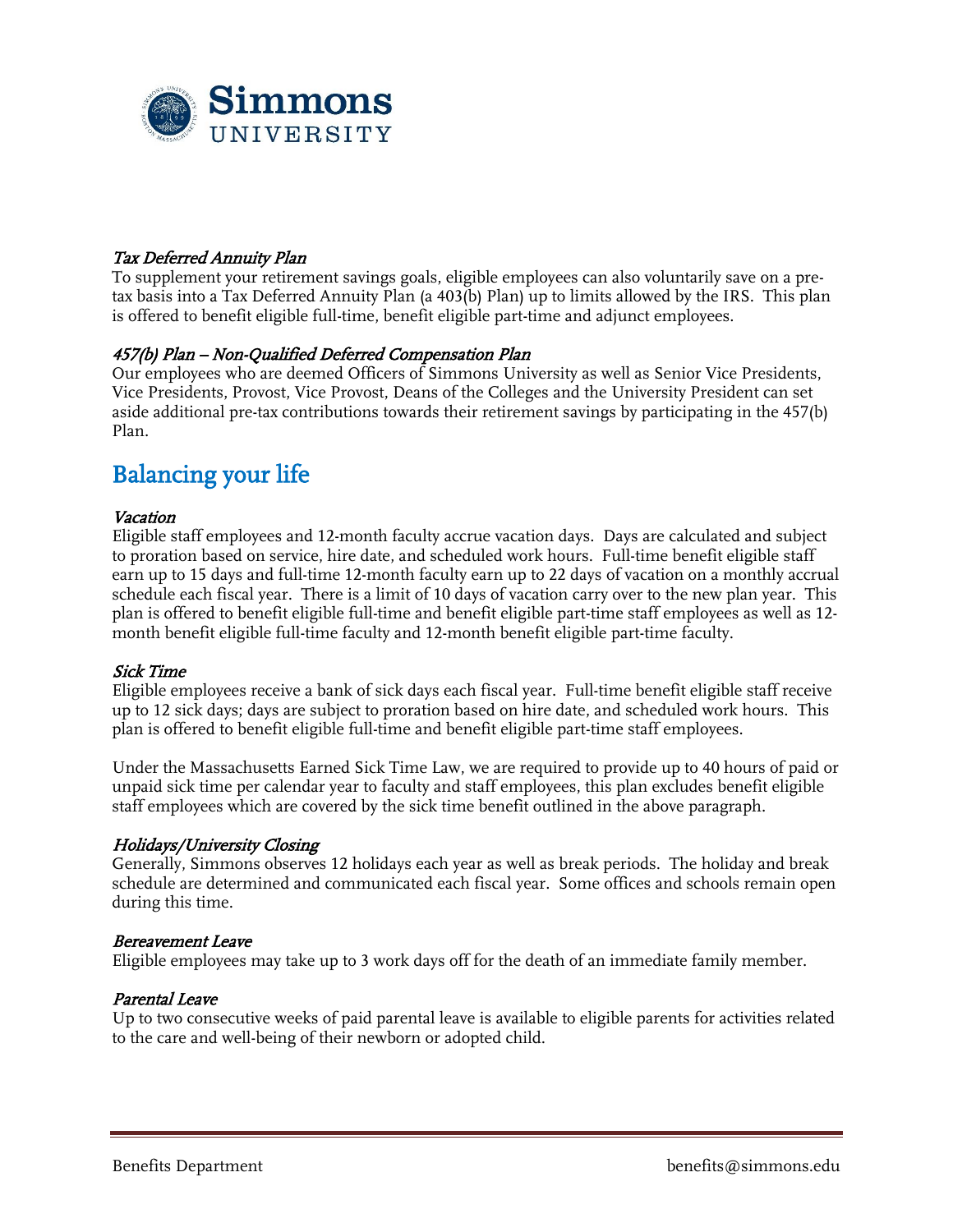

## Adoption Benefit

The University will reimburse benefits eligible Simmons faculty or staff members up to \$5,000 to help defray the costs associated with the adoption of a child.

### Employee Assistance Program (EAP)

The EAP provides free, confidential counseling for a wide range of issues, including legal and financial advice, short-term mental health counseling, budget and debt counseling, and much more. This plan is offered benefit eligible full-time, benefit eligible part-time and adjunct employees.

#### Care.com

Simmons is offering a Care.com membership to benefits-eligible full-time, benefit eligible part-time and adjunct employees at no cost. Care.com is a digital platform that allows you to manage all your family care needs from any device, 24/7. If you need help with child care, senior care, pet care, home care, or something in between, Care.com can connect you to the right people.

#### Tuition

Eligible employees, once service requirements are met, may take undergraduate and graduate courses at Simmons. The tuition remission program excludes all 2U enabled classes. Eligible employees may take undergraduate classes tuition-free however graduate courses are subject to availability of space, applicable tax and cost share based on years of service. This plan is offered to benefit eligible full-time and benefit eligible part-time employees.

Adjunct employees may take 1 class in the semester they are actively teaching for Simmons, excluding all 2U enabled classes. Undergraduate courses are tuition-free however graduate course are subject to availability of space, applicable tax and cost share based on years of service.

Employees qualified dependents, once service requirements are met, may take undergraduate courses at Simmons tuition-free. The tuition remission program excludes all 2U enabled classes. This plan is offered to benefit eligible full-time and benefit eligible part-time employees.

#### Holmes Sports Center

The William J. Holmes Sports and Fitness Center is located on the residence campus and is available to all full-time and eligible part-time faculty and staff.

#### Tuition Exchange Program

This is a reciprocal scholarship program for dependent children of benefit eligible full-time faculty and staff employed at over 700 participating institutions of higher education, including a number of universities in Massachusetts. Full-time faculty and full-time staff may apply for the scholarship after they have completed four years of uninterrupted full-time service at the University. Scholarship awards are not automatic.

#### Commuter benefits

To help with your commuting expenses to work, Simmons allows for a pre-tax deduction towards subsidized MBTA passes, or parking on campus for eligible employees. The MBTA elections must be made on or before the  $10<sup>th</sup>$  of a month, for it to be effective the beginning of the following month. Monthly parking benefit elections must be made on or before the  $25<sup>th</sup>$  of the month, for it to be effective the beginning of the following month. These plans are offered to benefit eligible full-time and benefit eligible part-time employees.